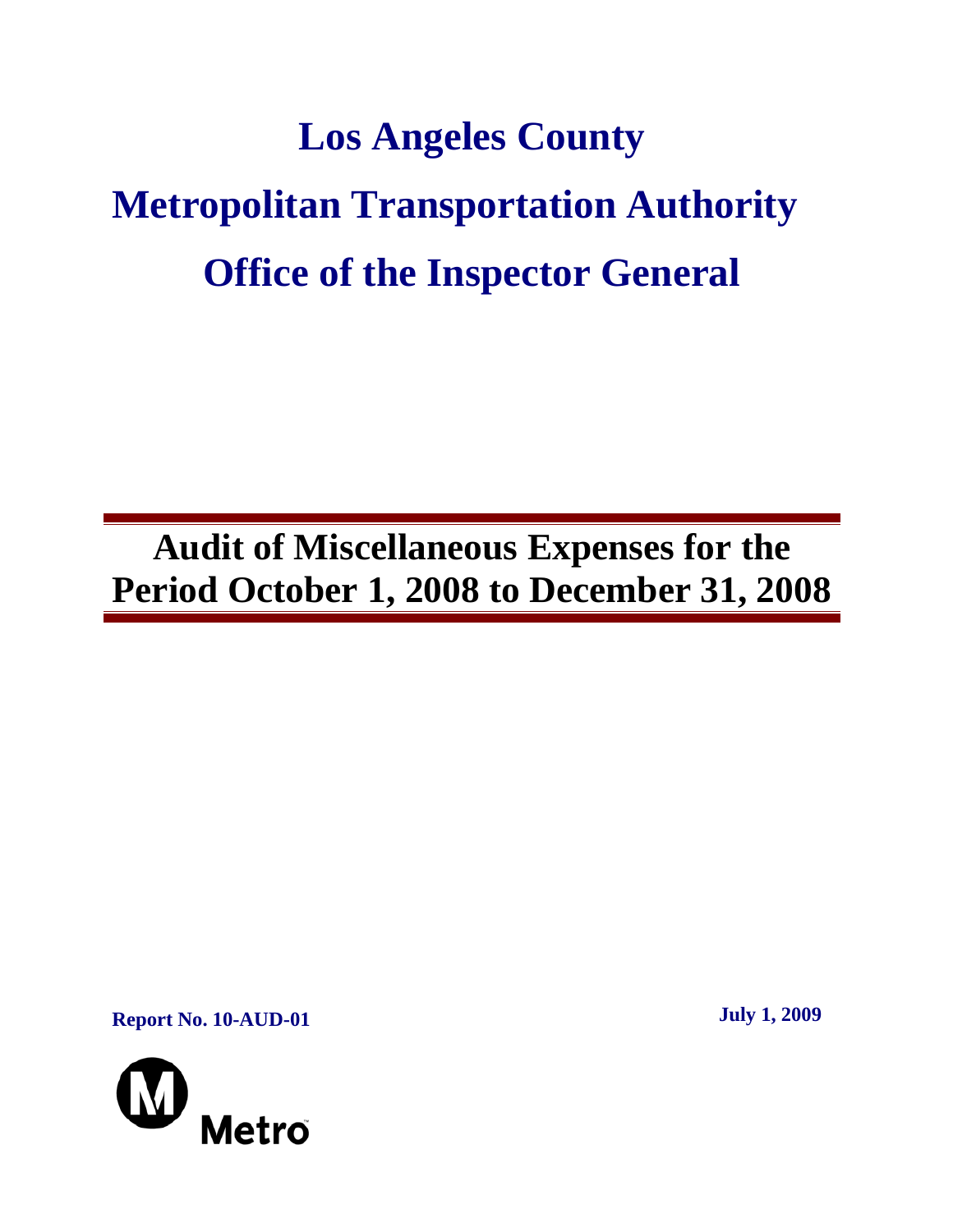

Los Angeles, CA 90017

**DATE:** July 1, 2009

**TO:** Board of Directors Chief Executive Officer **FROM:** Jack Shigetomi

Deputy Inspector General - Audits

**SUBJECT: Audit of Miscellaneous Expenses for the Period October 1, 2008 to December 31, 2008 (Report No. 10-AUD-01)** 

### **INTRODUCTION**

This report covers the period October 1, 2008 to December 31, 2008. Our Audit of Miscellaneous Expenses was performed pursuant to Public Utilities Code (PUC), Section 130051. The PUC requires that the Inspector General report quarterly to the Los Angeles County Metropolitan Transportation Authority (Metro) Board of Directors on certain miscellaneous expenses such as travel, meals and refreshments, private club dues, and membership fees.

#### **OBJECTIVES AND SCOPE OF AUDIT**

The objectives of the audit were to determine whether sampled expenses were:

- Reasonable and in accordance with policies. A
- Adequately supported with receipts, proper approvals, and other appropriate A documentation.

The audit included review of eight general ledger expense accounts such as training, business meals, mileage/parking, schedule checkers, seminar and conference fees, business travel, employee activities, and other miscellaneous expenses. For these eight accounts, expenditures totaled \$655,167 during October 1, 2008 through December 31, 2008, after eliminating transactions that were \$200 or less, adjustments, and credits. We statistically selected 47 expenditures totaling \$31,279 for review (see Attachment A for details).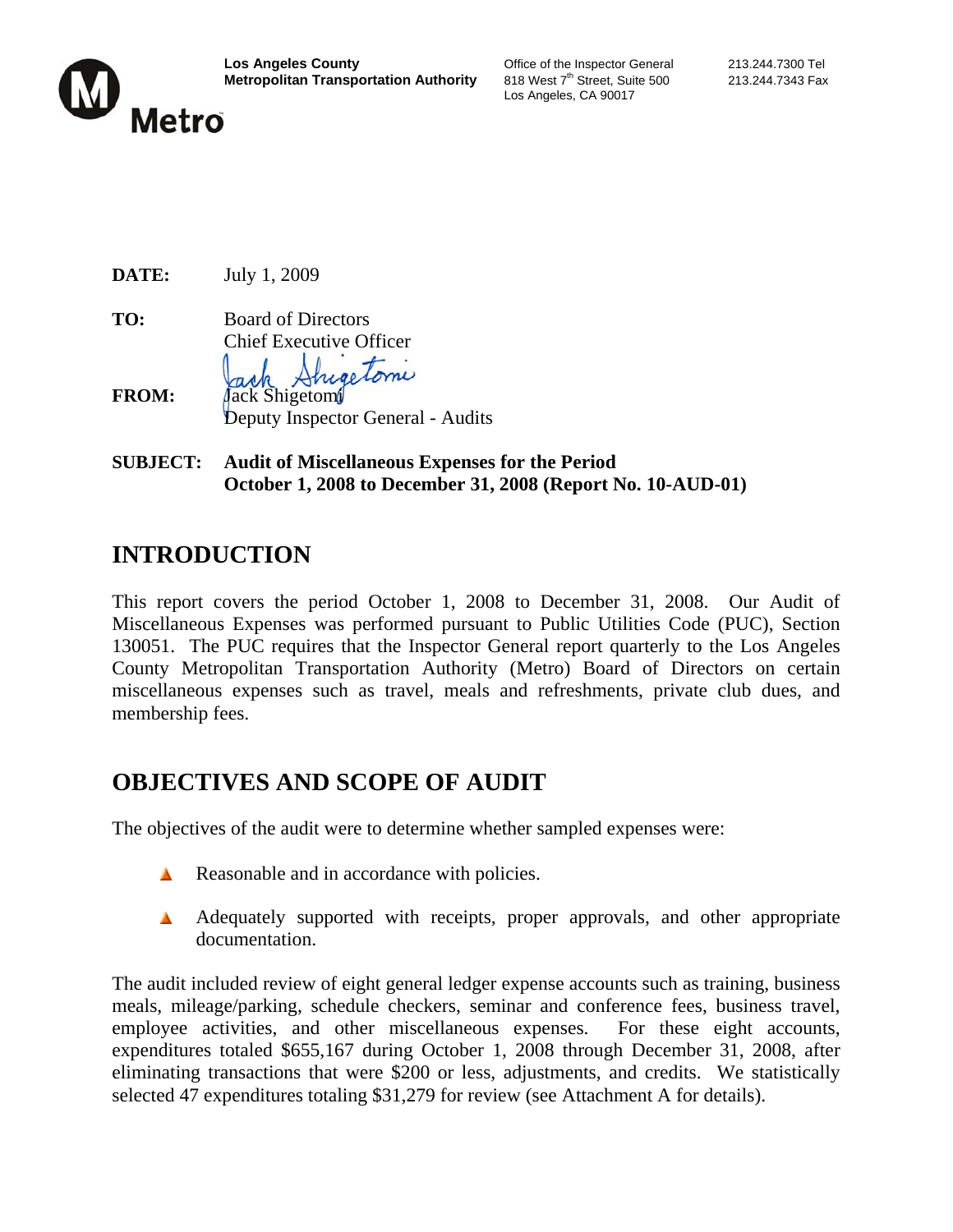## **Audit of Miscellaneous Expenses for the Period October 1, 2008 to December 31, 2008 Office of the Inspector General Report No. 10-AUD-01**

The audit was conducted in accordance with Generally Accepted Government Auditing Standards and included such tests of the procedures and records, as we considered necessary under the circumstances. During the audit, we did not test the reliability and accuracy of the Financial Information System, which processed the transactions we reviewed. Our conclusions based on the audit results are limited to the transactions reviewed during this audit.

#### **RESULTS OF AUDIT**

The expenses we reviewed for the period October 1, 2008 through December 31, 2008 generally complied with policies, were reasonable, and were adequately supported. The audit did not identify any reportable conditions.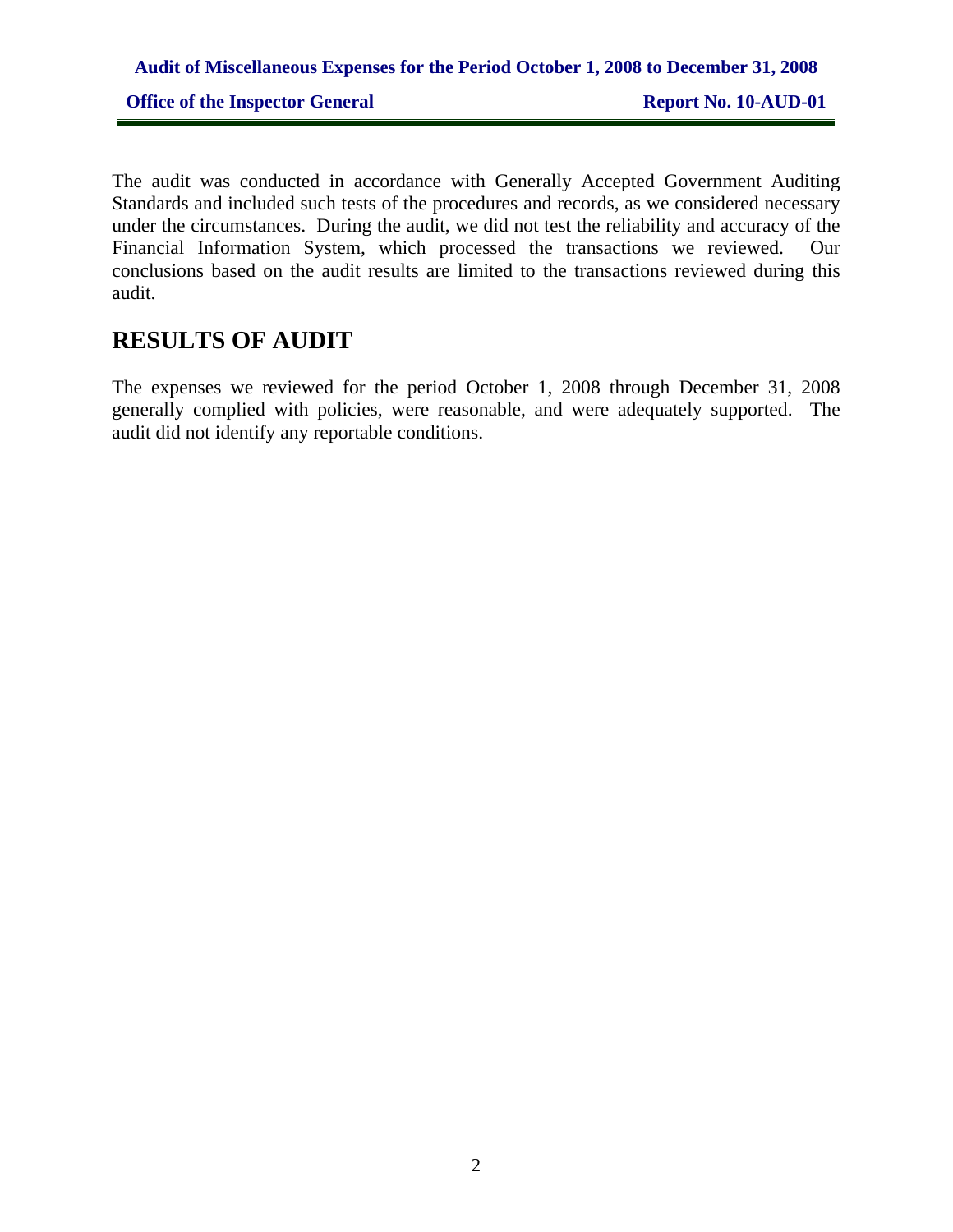|                |                                     |                               |                                | $\bullet$ |
|----------------|-------------------------------------|-------------------------------|--------------------------------|-----------|
| <b>Account</b> | <b>Account Description</b>          | <b>Total</b><br><b>Amount</b> | <b>Sample</b><br><b>Amount</b> |           |
| 50213          | <b>Training Program</b>             | \$37,430                      | \$3,781                        |           |
| 50903          | <b>Business Meals</b>               | 37,828                        | 1,049                          |           |
| 50910          | Mileage / Parking                   | 3,775                         | 792                            |           |
| 50914          | <b>Schedule Checkers</b>            | 2,471                         | 505                            |           |
| 50915          | Seminar and Conference Fee          | 40,664                        | 1,103                          |           |
| 50917          | <b>Business Travel</b>              | 180,303                       | 11,012                         |           |
| 50930          | <b>Employee Activities</b>          | 11,779                        | 475                            |           |
| 50999          | <b>Other Miscellaneous Expenses</b> | 340,917                       | 12,562                         |           |
|                | <b>Totals</b>                       | <u>\$655,167</u>              | <u>\$31,279</u>                |           |
|                |                                     |                               |                                | п         |

# **Summary of Expenses Reviewed**